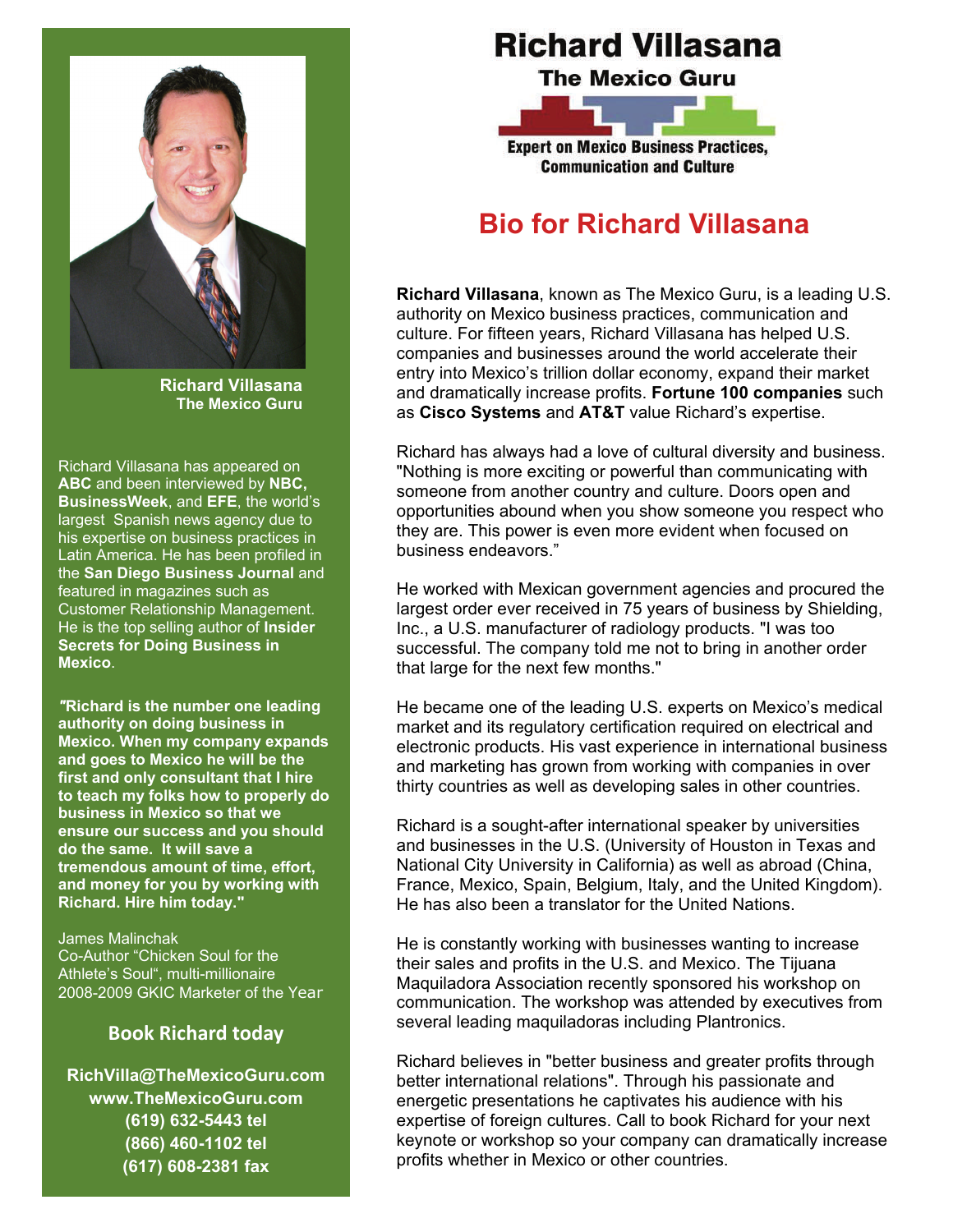

**Richard Villasana The Mexico Guru** 

Whether the audience is in Mexico, the U.S. or abroad, Richard can customize his talks to incorporate themes and messages important to the client.

Always entertaining and engaging, he will have your audience asking for more in both English and Spanish.

**"Richard Villasana is a very good speaker. He knows what he is talking about and makes it interesting by including real stories. He is very easy to work with."**  Leslie Simmons, Event Coordinator The City of San Diego

## **Book Richard today**

**RichVilla@TheMexicoGuru.com www.TheMexicoGuru.com (619) 632-5443 tel (866) 460-1102 tel (617) 608-2381 fax** 

# **Richard Villasana**

**The Mexico Guru** 



**Communication and Culture** 

# **Keynotes & Presentations**

Engage Richard to speak at your next keynote, seminar or workshop so your company can better understand your Mexican customers and dramatically increase profits.

#### **Going International: Now what do we do?**

Are you ready to catch up with the rest of the world? Richard offers an enlightening talk on how companies can position themselves to take advantage of globalization while highlighting pitfalls so your company can move ahead to faster profits without the high and deadly cost of trial and error.

#### **Maximize Your Profits by Mastering Mexico's Business Culture**

What's stopping companies from doubling or tripling their profits in Mexico? The Director of the southern California U.S. Export Assistance Center states the majority of U.S. companies have little or no understanding of Mexico business protocol. Richard guides audiences through key business situations and offers practical strategies companies can use immediately to dramatically improve business in Mexico.

#### **Diversity or Die, How to Avoid Losing in the Global Market Place**

What do Fortune 100 companies such as AT&T, Microsoft and Wal-Mart have in common? They all have programs to develop a more diverse work force to meet the needs and demands of their multicultural customer base. They realize that to win over customers, they must have staff that can relate to these customers. Richard brings fifteen years of international experience to energize your diversity program. Whether your company is doing business domestically or abroad, diversity training is a must for future success.

#### **My Name Isn't Pancho (and I don't have a burro)**

A fun and lively speech covering many stereotypes about culture and doing business internationally. In a "tell it like it is" style, Richard covers stereotype mentality that often suffocates a company's efforts to deal successfully with professionals in other countries. He highlights destructive strategies that can sabotage a company's relationship with their customers and distributors.

#### **7 Ways To Screw Up Your Business In Mexico**

An irreverent presentation on how companies around the world destroy almost any chance to do business in Mexico. Companies are wasting thousands of dollars trying to enter the Mexican market and sabotaging their efforts at the same time. Richard exposes some of the worse practices companies commit. You'll laugh and leave with solid tips on how you can succeed in doing business in Mexico and double or triple your return on investment.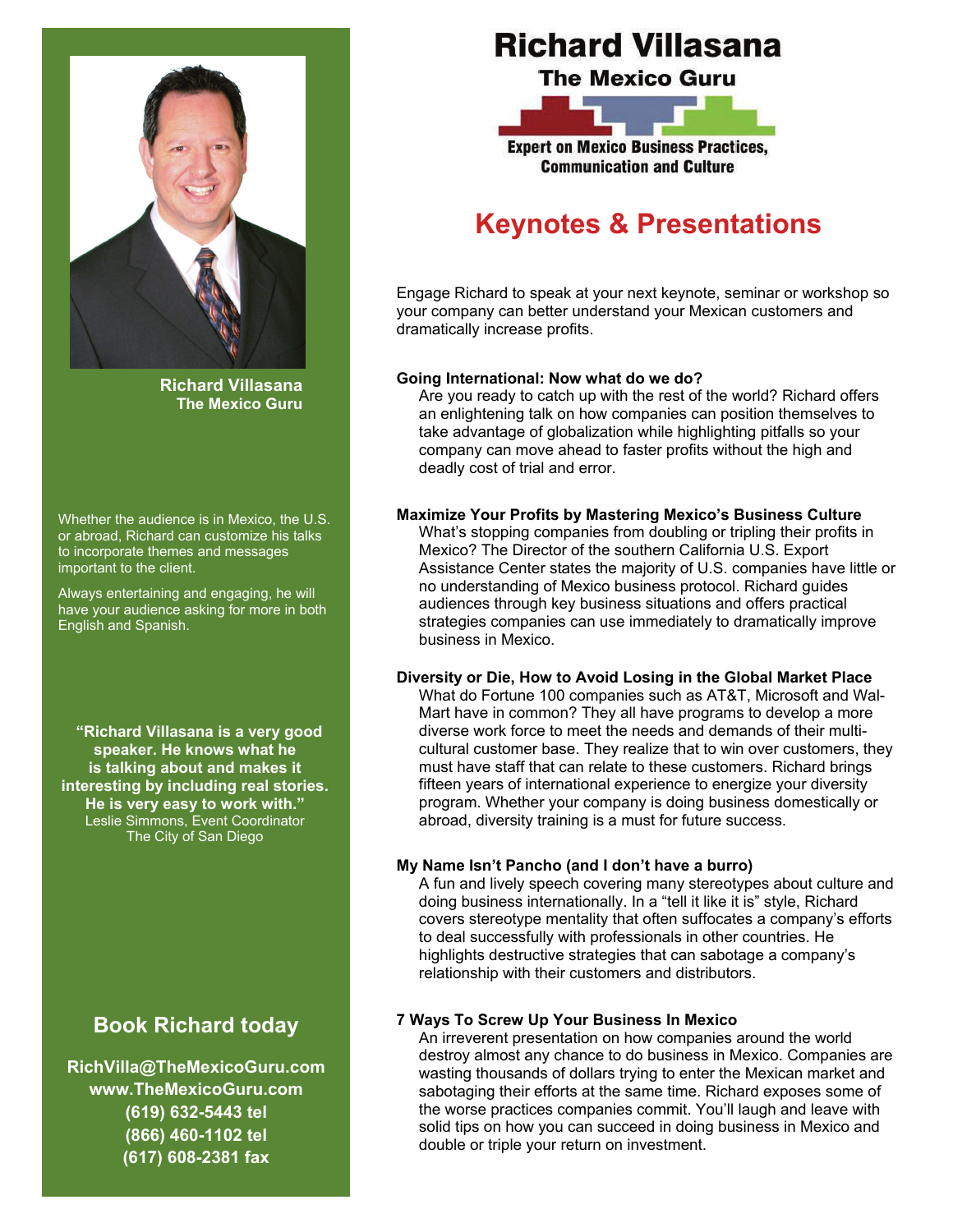

**Richard Villasana The Mexico Guru** 

**"Thank you for your expert information about Mexican business"** Muhammad Zaker Shahab Surgical Industries

**"Totally blown away by seeing Richard at his finest. Brings vitality and motivation."**  Audrey Hagen President, Platinum Events Event Coordinator

**"Great presentation. Lots of useful, practical information."**  Russia Madden, MBA, San Diego, CA

## **Book Richard today**

**RichVilla@TheMexicoGuru.com www.TheMexicoGuru.com (619) 632-5443 tel (866) 460-1102 tel (617) 608-2381 fax** 

# **Richard Villasana**

**The Mexico Guru** 



**Communication and Culture** 

# **Testimonials**

Read what Corporate Event Planners and Professionals Are Saying About Richard Villasana, The Mexico Guru.

**"Richard is the real deal! By using one of his strategies, we improved the profitability of one of our Latin American deals by 30%! If you're serious about improving your profits in Latin America, especially in Mexico - you have to implement his strategies and techniques."** 

Davy J. Tyburski President and CEO Profit InnerCircle

**"Thank you for a terrific three-part series on 'Why Your Business Needs to go International'. Each session offered excellent information. Our attendees received succinct and useful information that will not only help them in doing business in Mexico, it will help them in doing business no matter where they are."** 

Leslie Simmons, Event Coordinator The City of San Diego

### "**Great education. After just one hour I now know why I have been getting the results I have from Mexico."**

Abdul Malik Founder, California Trading International San Diego, California

#### **"Any business, government official or visitor to Mexico would benefit from Lic. Villasana's specific advice."**  Barbara I. Pardue

Former Senior Cabinet Officer and Director of the Arkansas Department of Economic Development

**"Richard Villasana, The Mexico Guru, is a leading educator on U.S.-Mexico cross-cultural sensitivity. You can't pay enough for his advice. Put his expert knowledge to use to accelerate your Mexican business success."** 

Pamela Armstrong, MPH, MBA Award winning author of *Surviving Healthcare*

#### **"Lic. Villasana´s insights into Mexican culture and business will be a great asset to anyone venturing into the Mexican marketplace."**

Lic. Cesar Gutierrez Ubach CONALEP Tijuana, Baja California, México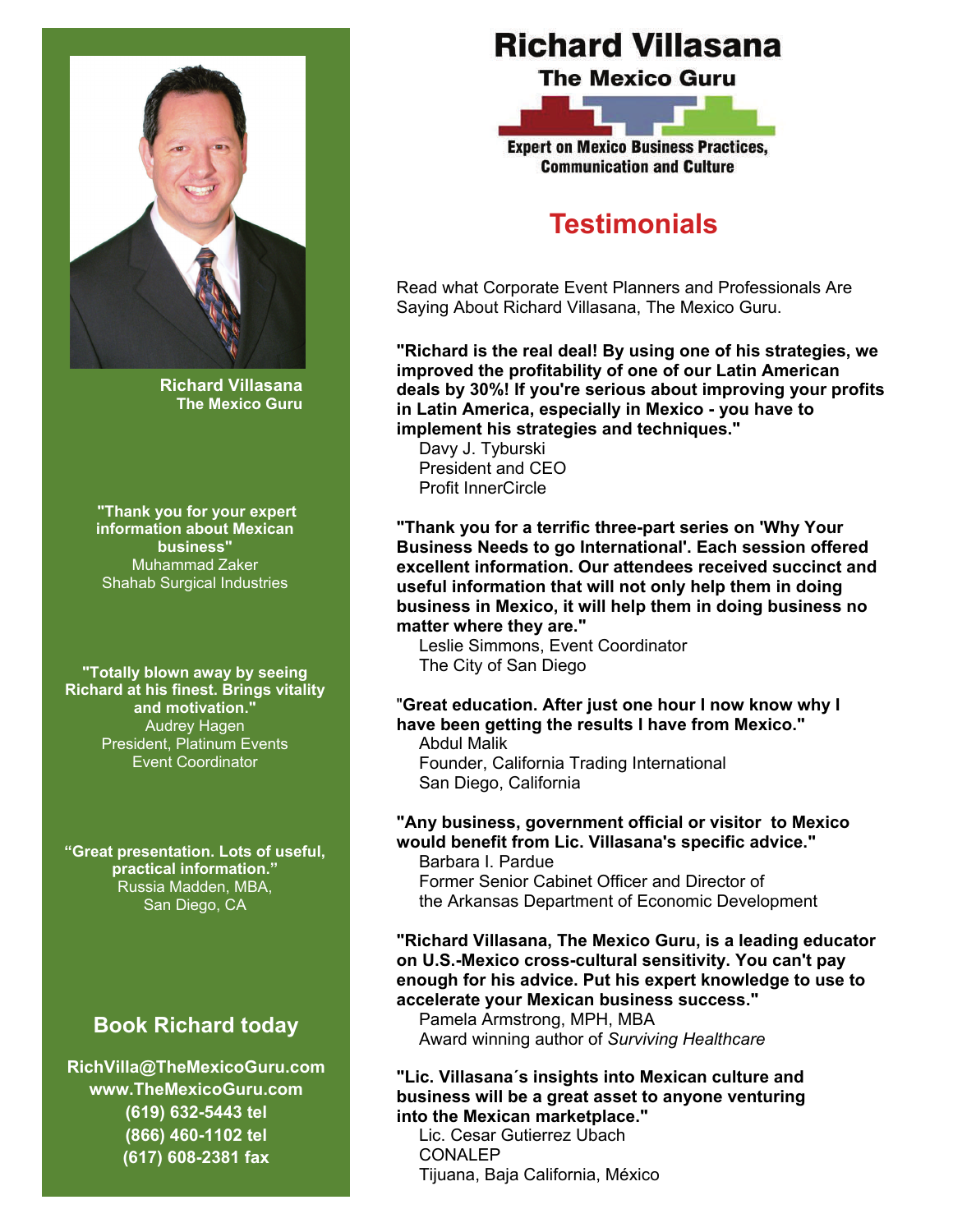

**Richard Villasana The Mexico Guru** 

**"Great especially the part about using humor"**  Nancy DeForest San Diego Men's Center

**"Lots of useful, practical information. Interesting. Great presentation."**  Russia Madden, MBA The REMI Company

**"Great presentation. Lots of useful, practical information."**  Christian Bertachini International Business Consultant

## **Book Richard today**

**RichVilla@TheMexicoGuru.com www.TheMexicoGuru.com (619) 632-5443 tel (866) 460-1102 tel (617) 608-2381 fax** 

# **Richard Villasana**

**The Mexico Guru** 



**Communication and Culture** 

# **Partial List of Clients**

These are just a few of the companies and universities that have benefited from Richard's expertise.

- Cisco Systems, USA
- AT&T, USA
- National Draeger, Inc., USA
- Micron Technologies, USA
- Comet AG, Switzerland
- Mallinckrodt, USA
- Shahab Surgical Instruments, Pakistan
- Mexican-American Studies, University of Houston, Houston, TX
- Universidad Univer, B.C., México
- College of Business, Lamar University, Beaumont, TX

and more from Asia, Europe and Australia.

These are just a few of the corporations and government agencies that have invited Richard to speak.

- Instituto Mexicano de Seguro Social, México City, Mexico
- Tijuana Maquiladora Association, Tijuana, B.C., Mexico
- City of San Diego, San Diego, California
- Johnson Enterprises, Houston, Texas
- Taylor & Associates, Norfolk Virginia
- ISSSTE, Mexico City, Mexico
- SSA, Secretaría de Salubridad, Mexico City, Mexico

not to mention numerous sales events. Presentations have been in both Spanish and English.

Richard can customize a keynote or presentation meet the specific needs of your company.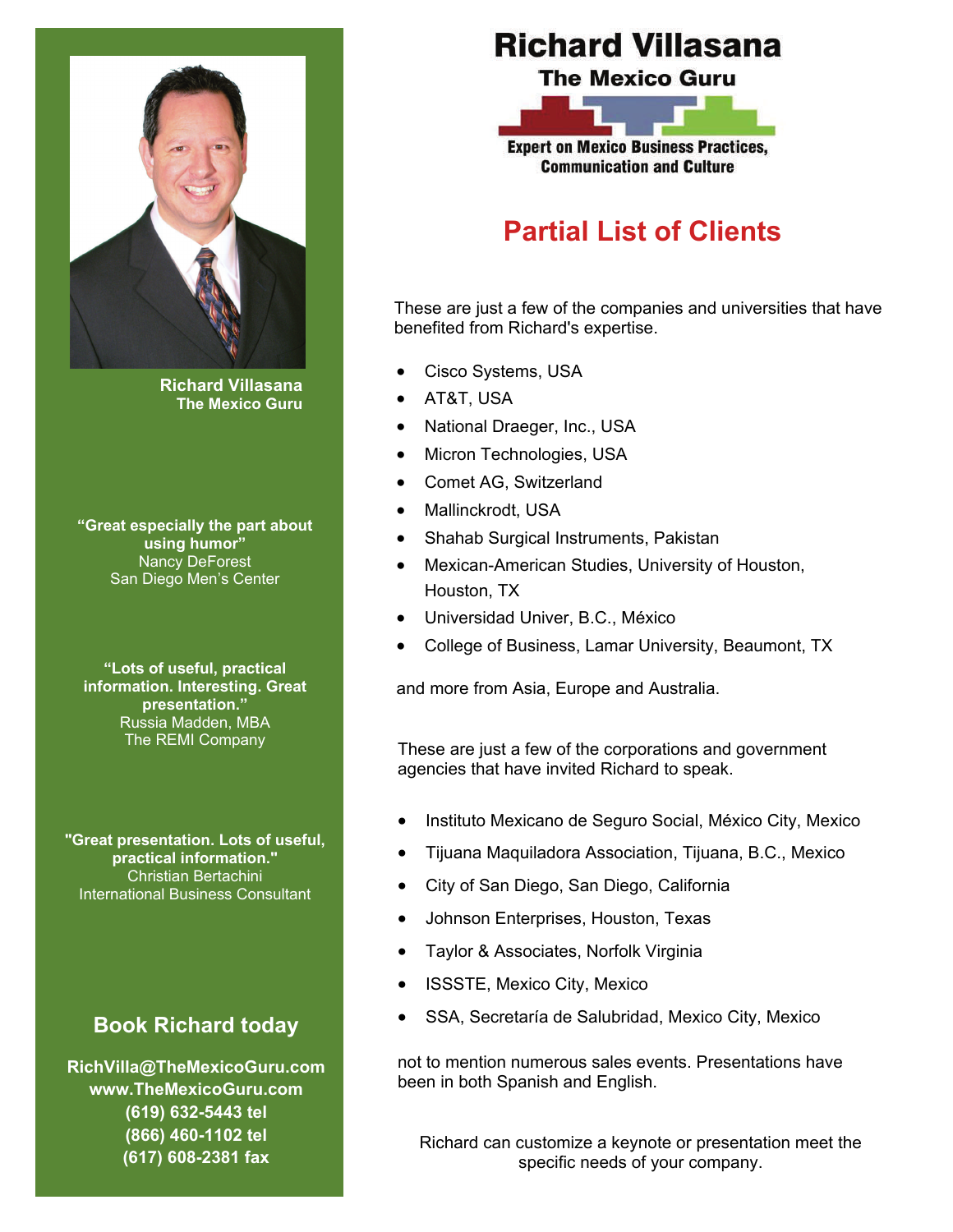

**Richard Villasana The Mexico Guru** 

**"Richard has gone above and beyond the limits of normal help. Every time I have asked him a question, his advice has been right on. He knows business and marketing and what it takes to increase our profits.** Mike Davis Sales Manager HydrauliCircuit Technology, Inc. Stockbridge, GA

**"Having worked in Mexico, I insist on the importance of having the advice of someone who has the cultural awareness and intelligence that is determinant to successful business negotiations. Lic. Villasana offers this valuable insight and expertise on Mexican business practices."**  Lic. Georgina Robledo International Business Advisor San Diego, CA

## **Book Richard today**

**RichVilla@TheMexicoGuru.com www.TheMexicoGuru.com (619) 632-5443 tel (866) 460-1102 tel (617) 608-2381 fax** 

# **Richard Villasana**

**The Mexico Guru** 



**Communication and Culture** 

# **Curriculum Vitae**

### **LANGUAGES**

- Spanish (fluent)
- French (fluent)
- English (native language)

### **EDUCATION**

Graduate, San Diego State University, 2004 B.A. in Liberal Arts in French, specialty work Spanish CCIP, Paris Chamber of Commerce Certificate, 2004 U.N.A.M. Universidad Autónoma de México, Mexico City, 1993 La Sorbonne, Paris, France, Diploma, 1985

### **MILITARY**

1988 - 1992 U.S. Navy, Honorable Discharge

### **AWARDS/COMMENDATIONS**

1990 U.S. Navy, Naval Station, Norfolk, Virginia, Letter of Appreciation 1991 U.S. Navy, Commander Sixth Fleet, Letter of Commendation

### **LECTURES & KEYNOTE PRESENTATIONS (PARTIAL LIST)**

**U.S. GOVERNMENT ORGANIZATIONS**  City of San Diego, San Diego, California **U.S. COLLEGES & UNIVERSITIES**  National University, Chula Vista, California Lamar University, Beaumont, Texas University of Houston, Houston, Texas **U.S. CORPORATIONS & EVENTS**  Johnson Enterprises, Houston, Texas Taylor & Associates, Norfolk, Virginia

Latino Film Festival, San Diego, California

### **INTERNATIONAL PRESENTATIONS**

IMSS, Instituto Mexicano de Seguro Social, Mexico City, Mexico ISSSTE, Mexico City, Mexico

SSA, Secretaría de Salubridad, Mexico City, Mexico

IMSS, Instituto Mexicano de Seguro Social, Mexicali, Baja California, Mexico

UABC, Universidad Autónoma de Baja California, Mexico Universidad Univer, Baja California, Mexico

### **BOOKS**

Author of The Mexico Guru Speaks: Insider Secrets for Doing Business in Mexico, 3rd edition